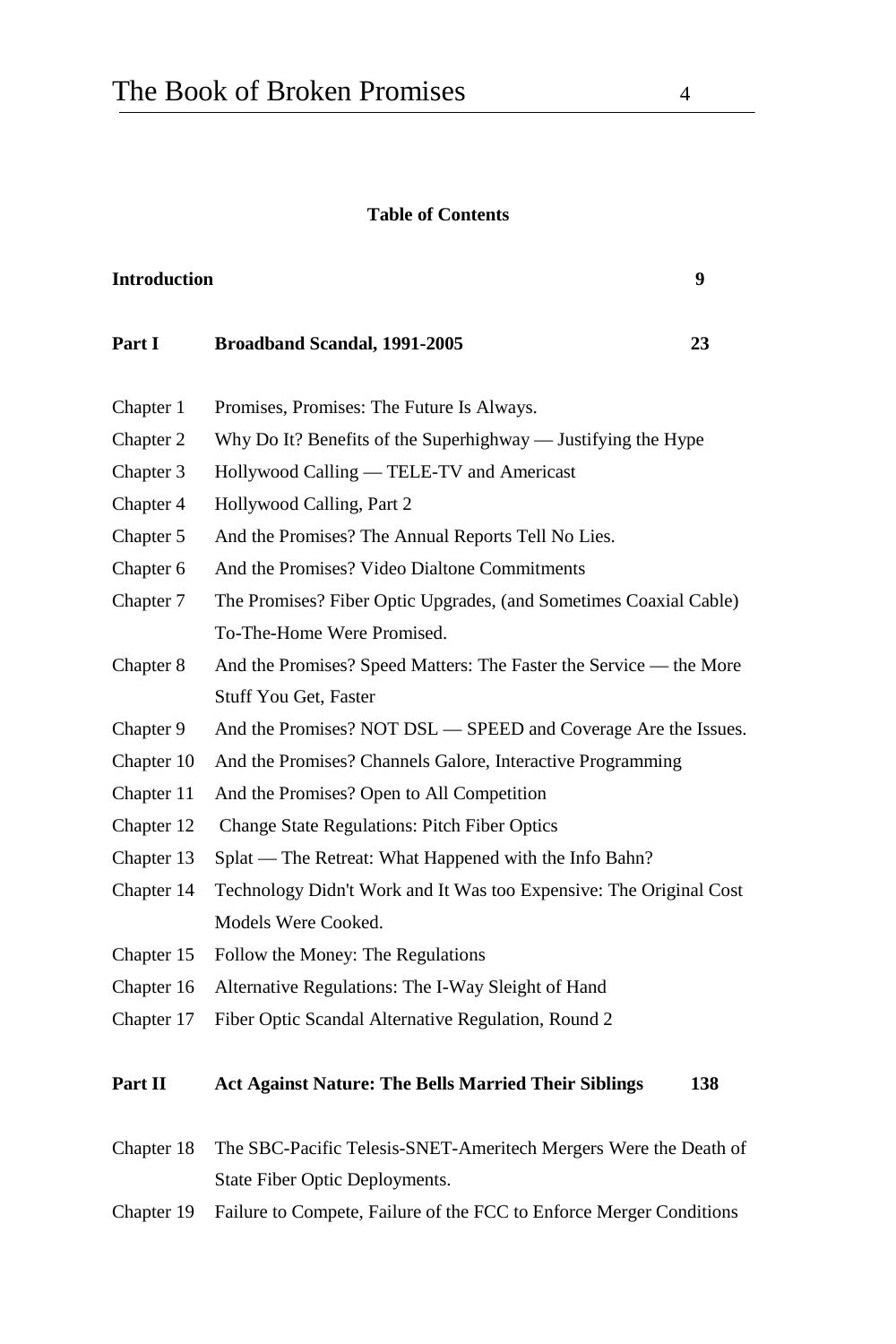## **Table of Contents**

| Chapter 20 | The Verizon-Bell Atlantic-NYNEX-GTE Mergers Were the Death of  |     |  |  |
|------------|----------------------------------------------------------------|-----|--|--|
|            | State Fiber Optic Deployments: The "Con Job".                  |     |  |  |
| Chapter 21 | Analysis of Verizon's Merger Conditions and "Truth in Speech"  |     |  |  |
|            | <b>Statements</b>                                              |     |  |  |
| Part III   | The Awakenings: 1996-2005                                      | 215 |  |  |
| Chapter 22 | How the Bells and the FCC Killed Broadband, Internet, Phone    |     |  |  |
|            | and Cable Competition.                                         |     |  |  |
| Chapter 23 | The Last Merger: BellSouth: AT&T Cleans Up Loose Ends with     |     |  |  |
|            | Again More Broadband Promises.                                 |     |  |  |
| Chapter 24 | The Rise of AT&T U-Verse and Verizon's FiOS                    |     |  |  |
| Part IV    | <b>Alternative Paths Leading to the Same Conclusion</b>        | 258 |  |  |
| Chapter 25 | The Other Path: The Rise and Fall of AT&T, 1894-2005           |     |  |  |
| Chapter 26 | Municipality Broadband and the 'Barriers to Entry'             |     |  |  |
| Chapter 27 | US West, Renamed Qwest, Renamed CenturyLink, 1984-2014         |     |  |  |
| Part V     | <b>Deception is the Phone Companies' Strongest Trait</b>       | 290 |  |  |
| Chapter 28 | Fake Consumer Groups, Biased Research, Lots of Lobbyists,      |     |  |  |
|            | Paid-Off Politicians: Behind the Broadband Curtain             |     |  |  |
| Chapter 29 | The Statewide Cable Franchise Attack - One More Broken Promise |     |  |  |
|            | After Another                                                  |     |  |  |
| Part VI    | Mob Bell: The Takeover: 2010-2014                              | 327 |  |  |
| Chapter 30 | The National Broadband Plan - Or How to Raise Rates and Taxes. |     |  |  |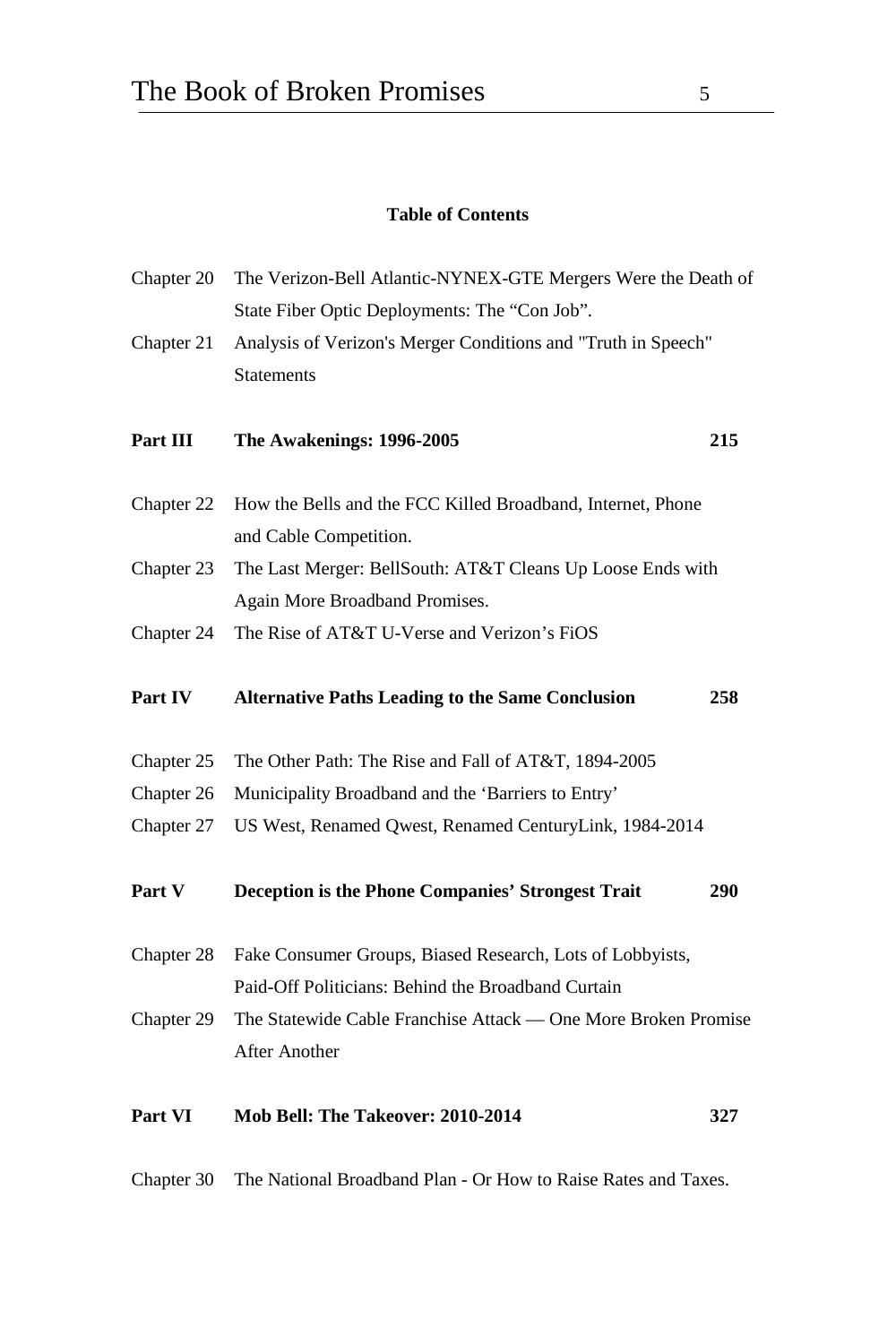## **Table of Contents**

| Chapter 31 | The Fall of AT&T U-Verse and Verizon's FiOS - and Why there's No  |     |  |  |
|------------|-------------------------------------------------------------------|-----|--|--|
|            | Cable Competition in America.                                     |     |  |  |
| Chapter 32 | The Perfect Man-Made Storm: The US End Game of                    |     |  |  |
|            | Telecommunications                                                |     |  |  |
| Chapter 33 | Debunking Myths — Line Losses; Everyone's going Wireless-Only     |     |  |  |
| Part VII   | Overcharging America in the Name of Broadband                     | 374 |  |  |
| Chapter 34 | Scorecard for America: AT&T's U-Verse, Verizon's FiOS and the     |     |  |  |
|            | Rest of the World                                                 |     |  |  |
| Chapter 35 | Comparing the US Broadband to the Rest of the World Statistics    |     |  |  |
| Chapter 36 | Overcharging by the Numbers                                       |     |  |  |
| Chapter 37 | \$400 Billion in Overcharging: Broadband Scandal                  |     |  |  |
| Chapter 38 | Opportunity Costs: How Much Money Did Verizon and AT&T's          |     |  |  |
|            | Failure to Deliver Fiber Optic Service Cost America?              |     |  |  |
| Chapter 39 | Cooked Books? Broadband Scandal? Accounting Scandal.              |     |  |  |
| Chapter 40 | Special Access: The 'Secret' Network and Excess                   |     |  |  |
| Chapter 41 | The Comcast and Time Warner Cable 'Social Contract' — on America. |     |  |  |
| Chapter 42 | How Many Times Are We Going to Pay for the Wiring of Schools?     |     |  |  |
| Part VIII  | <b>Case Study of One State: New Jersey</b>                        | 475 |  |  |
| Chapter 43 | Case Study: Opportunity New Jersey — A Broadband Failure          |     |  |  |
| Part IX    | <b>Net Neutrality Is Not the Issue</b>                            | 513 |  |  |
| Chapter 44 | The Net Neutrality Raucous                                        |     |  |  |
| Chapter 45 | Fast Lane, Slow Lane, No Lane, End Game in Telecommunications.    |     |  |  |
| Chapter 46 | Verizon FiOS is Based on an FTTP, Fiber-To-The-Premises,          |     |  |  |
|            | Title II, Common Carriage, Telecommunications Service.            |     |  |  |